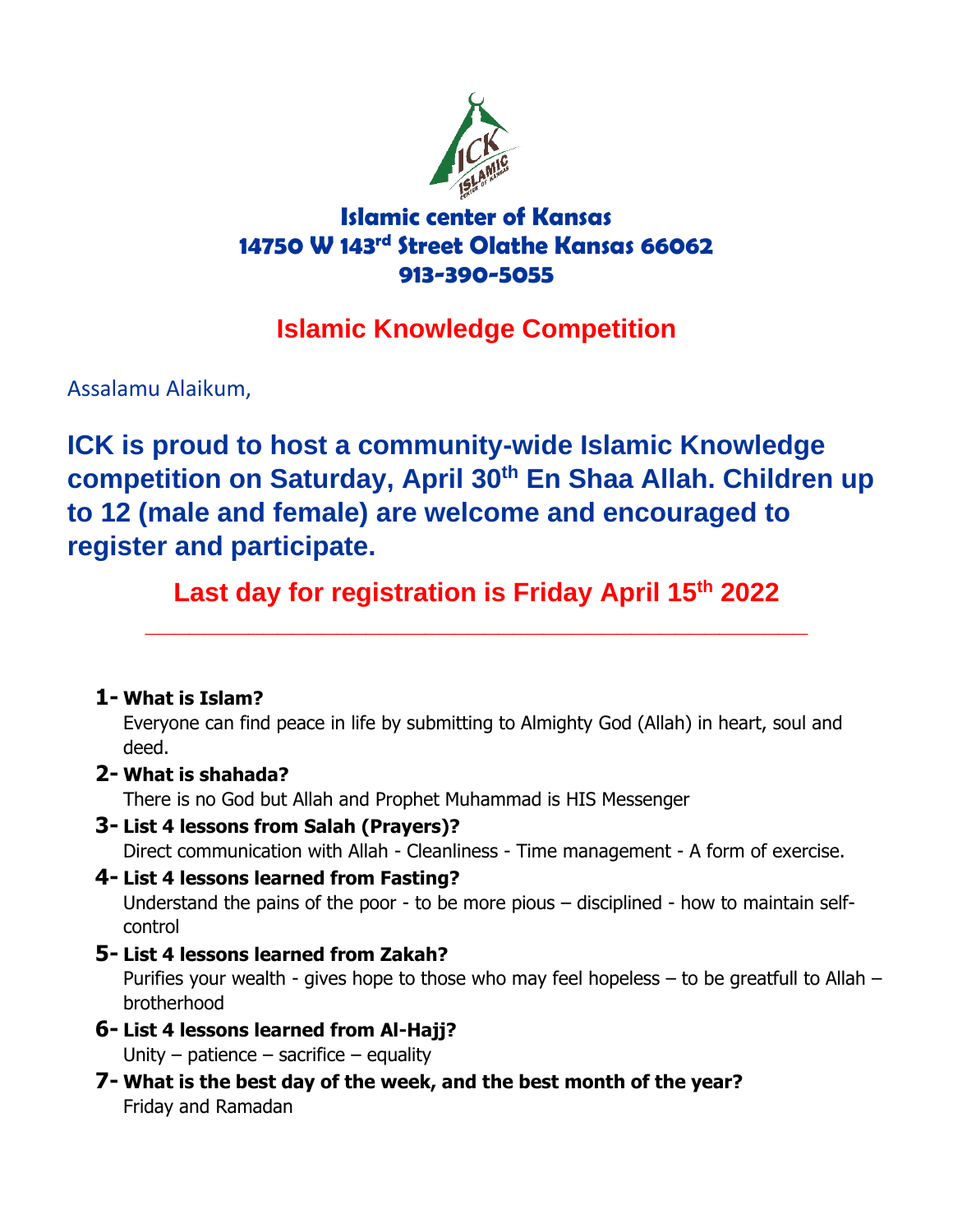## **8- What is the proof from the Qur'an that Islam is the only true religion?**

Surat Al-Imran Ayah 85 "Whoever chooses a religion other than Islam, it will not be accepted from them, and they will be losers in the hereafter."

#### **9- How long does the Day of Judgment last?**

The Day of Judgment is a day that lasts for 50,000 years; it will pass quickly, however, for the pious Muslims.

## **10- Can anyone other than Allah know the future?**

No

## **11- What is the day of doubt? Can we fast it?**

It's the last day of Sha'ban or the first day of Ramadan, Fasting the day of doubt is haram ( forbidden)

## **12- Who was the first prophet in Islam?**

Adam

## **13- What does "Allahu akbar" mean?**

God is the greatest

## **14- Which of the following is NOT a surah in Qur'an?**

Ibraheem – Yousuf – Musa (Musa )

## **15- Who are The Rightly Guided Caliphs?**

Abu Bakr Al-Sdeeq– Omar Ibn al-khattab – Uthman Ibn Affan - Ali Ibn Abe Talib

**16- Who is the first person recites the adhan, (the call to prayer)?** Bilal Ibn Rabah

#### **17- Which food and/or drinks are Muslims mainly not allowed to eat/drink?** Alcohol and pork

**18- What do Muslims believe that Jesus was?** Isa (Jesus) is not a god, he is a messenger of Allah

## **19- When do Muslims fast during Ramadan?**

From Dawn to Sunset

# **20- Which significant events took place in Ramadan?**

Quran was revealed

- **21- Which festival occurs after Ramadan ends?** Eid ul Fitr
- **22- What should you do during fasting?** Do good deeds

## **23- Who gets locked up during Ramadan?**

Devils/Shaytan

## **24- What is the difference between Hadith and Quran?**

Quran is the exact saying of Allah to his prophet and Hadith is the saying of a prophet inspired by Allah.

## **25- How can we transform every act into worship and get reward?**

If we have a good intention of getting closer to Allah